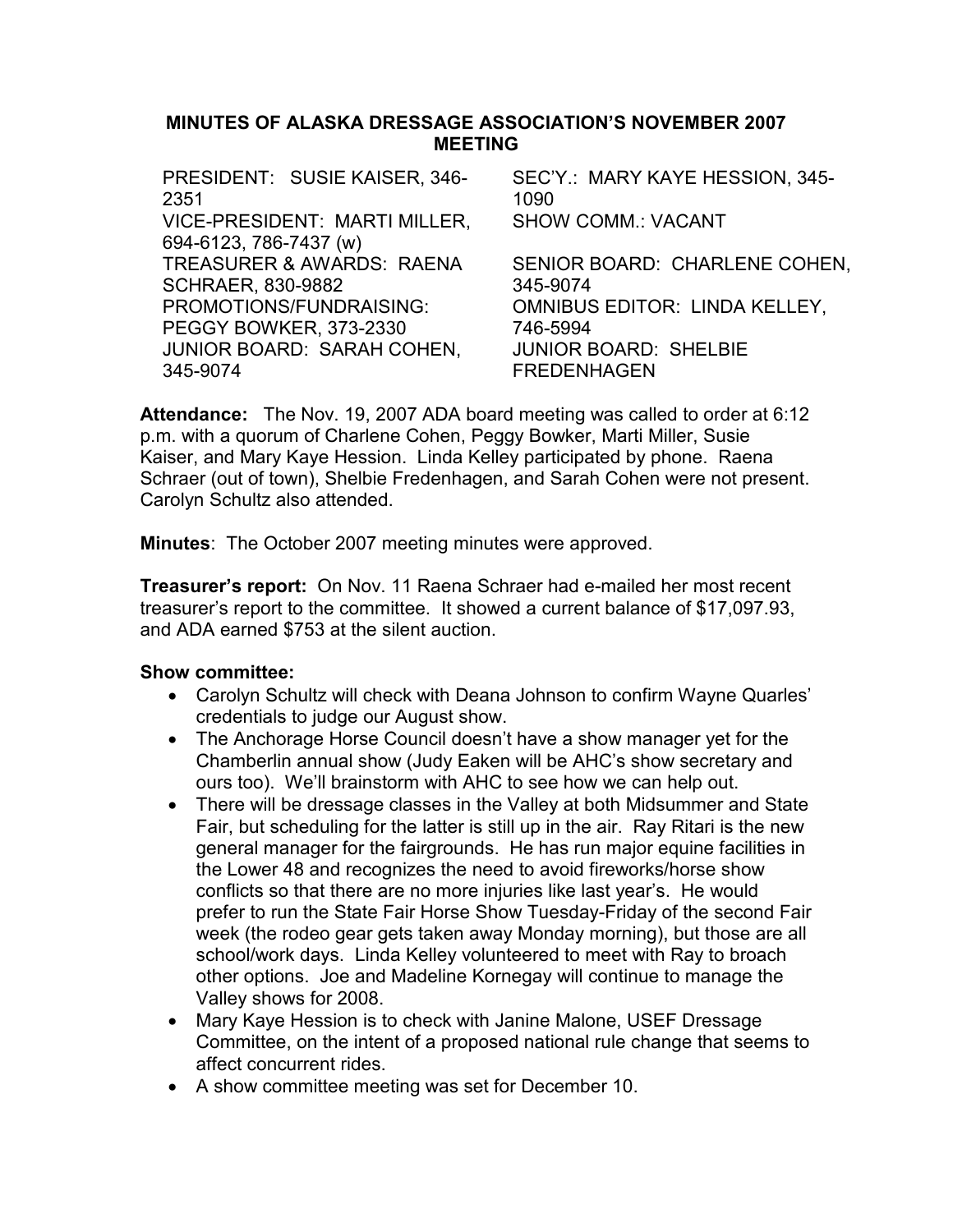# ASH dressage rules:

- Susie Kaiser proposed we write to ASH objecting to a proposed rule change, approved by attendees at the ASH Forum, that would bar professionals from the ASH Dressage Medal division. She then volunteered to write the letter herself. As she noted, ADA wrote that rule in the first place. Also, she suggested that ADA members attend next year's ASH Forum in force to represent our interests.
- Another ASH initiative, which may or may not have reached the stage of a written proposal, would change dressage awards to a class points basis rather than scores. Although this would be consistent with how other divisions' winners are computed, it doesn't work for dressage.
- ASH also wants to reduce the number of dressage awards, to two or even one per level. ASH board members may feel that dressage riders are getting more than their share of awards funding. However, by ADA's computation, 25 of ASH's 70 recorded horses—more than a third showed in dressage classes. ASH gave awards in eight dressage divisions, compared to about 20 hunter-jumper divisions. Or, perhaps they are confused by the way qualifying median scores are reported; if the computation shows that only two junior riders qualified for awards at Training Level, they may assume that only two juniors competed in the division.
- If award numbers must be reduced, Linda suggested there be a single award at each level for Juniors and Adult Amateurs, with no Open champion. Instead, all the Open riders would compete for a single highscore award. Carolyn Schultz opposed this idea, feeling it would not be fair to our local professionals.

Newsletter: For our next newsletter (probably spring), Susie received permission to let us reprint a great article on turnout for dressage horses. That issue would also feature Peggy Bowker's 2008 fundraising letter.

# Awards and banquet:

- Raena had suggested we might ask for a non-board volunteer to purchase the awards next year, but our 2007 awards coordinator Peggy Bowker said she is happy to keep doing it.
- The board also decided Raena should go ahead and make reservations at O'Malley's on the Green for our November 1, 2008 banquet.

# AHC/WCCEC news:

- Susie has placed calls to two people who have existing buildings for sale that could serve as a dressage office at Chamberlin. She will also check with a builder in the Matanuska Valley.
- We took down the Chamberlin arena for winter storage and it will need reerecting in the spring.
- Peggy Bowker's project of designing windows for the judge's booth is on hold for spring.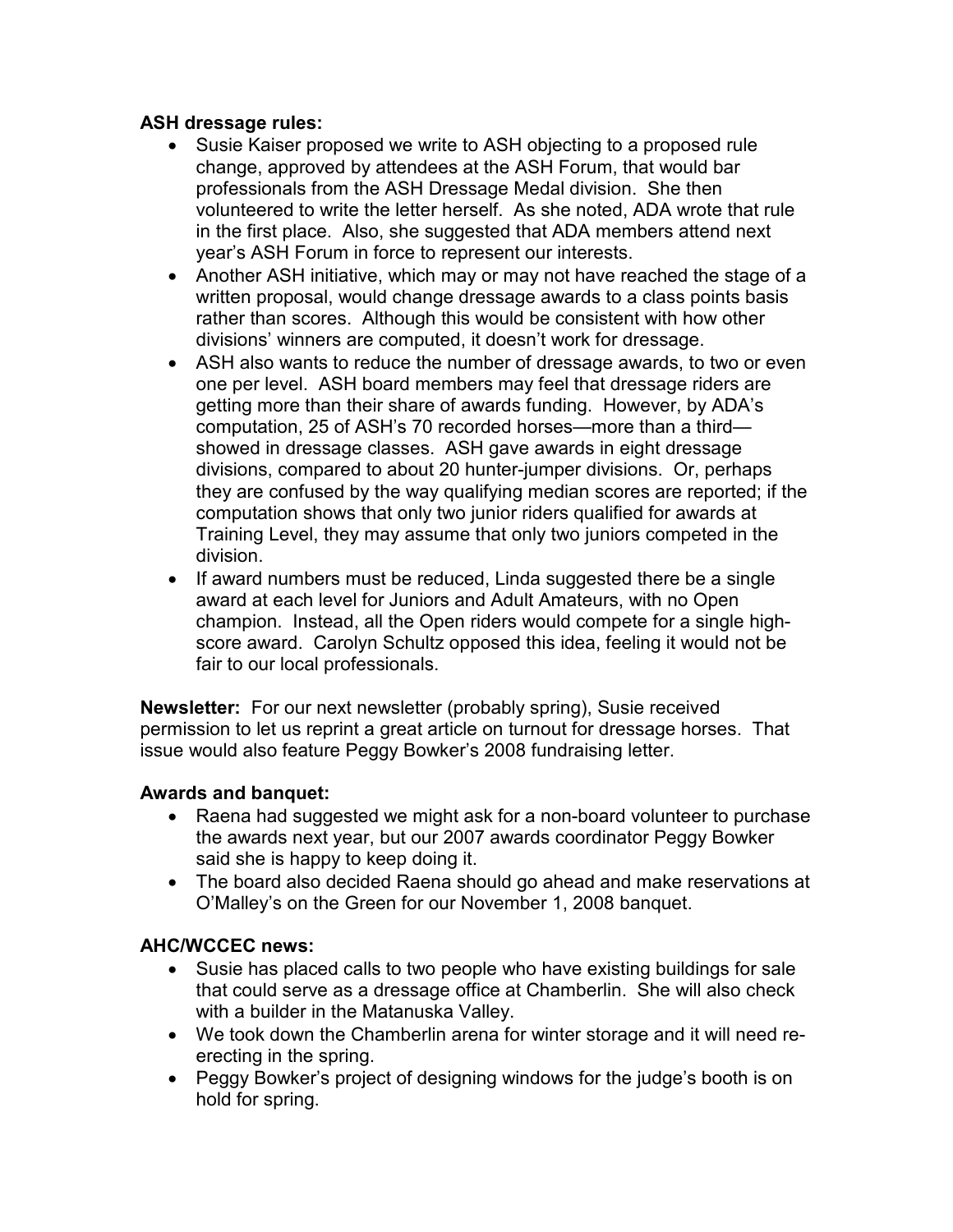Next meeting: The meeting adjourned at approximately 8 p.m. (Mary Kaye forgot to note the time). The next board meeting will be later than usual (we'll skip December): Monday, January 28 at 6 p.m. at Huffman.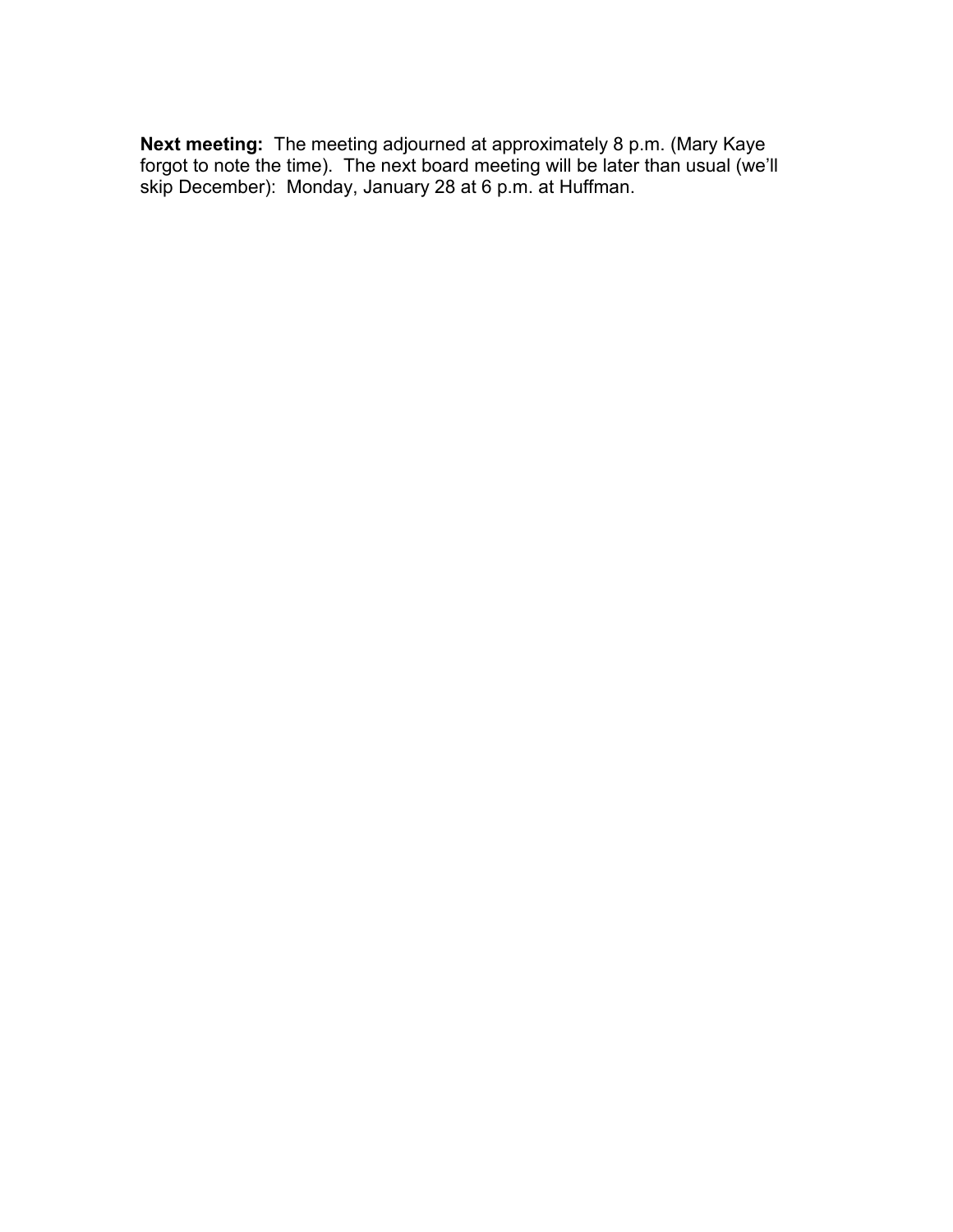## MINUTES OF ALASKA DRESSAGE ASSOCIATION'S OCTOBER 2007 MEETING

| PRESIDENT: SUSIE KAISER, 346-        | SEC'Y.: MARY KAYE HESSION, 345-      |
|--------------------------------------|--------------------------------------|
| 2351                                 | 1090                                 |
| VICE-PRESIDENT: MARTI MILLER,        | <b>SHOW COMM.: VACANT</b>            |
| 694-6123, 786-7437 (w)               |                                      |
| <b>TREASURER &amp; AWARDS: RAENA</b> | SENIOR BOARD: CHARLENE COHEN,        |
| <b>SCHRAER, 830-9882</b>             | 345-9074                             |
| PROMOTIONS/FUNDRAISING:              | <b>OMNIBUS EDITOR: LINDA KELLEY,</b> |
| PEGGY BOWKER, 373-2330               | 746-5994                             |
| JUNIOR BOARD: SARAH COHEN,           | <b>JUNIOR BOARD: SHELBIE</b>         |
| 345-9074                             | <b>FREDENHAGEN</b>                   |
|                                      |                                      |

Attendance: The Oct. 22, 2007 ADA board meeting was called to order at 6:12 p.m. with a quorum of Peggy Bowker, Marti Miller, Mary Kaye Hession, Raena Schraer, Linda Kelley, and Shelbie Fredenhagen. Our new senior member Charlene Cohen, who will fill the remainder of Jennifer Lundberg's term, was out of town, and Susie Kaiser is recovering from surgery. Sarah Cohen was not present.

Minutes: The September 2007 meeting minutes were approved as corrected.

Treasurer's report: Raena Schraer will e-mail a current treasurer's report.

- Mary Kaye Hession read Carolyn Schultz's e-mailed report that licensing with USEF has been completed through 2011 for both June and August. There are errors on the USEF website for both shows' 2008 dates, but Carolyn is getting that corrected. USDF recognition for 2008 is complete but also has date errors, as it's based on USEF's data. She will get that corrected as well and will get checks from Raena to pay each show's \$75 show recognition fee.
- Carolyn also reported that Deana Johnson has contracts with TD's for our 2008 shows: Debbie Moloznik and Sigrun Robertson. Carolyn plans to have a show committee meeting in November after the banquet.
- Jennifer Lundberg had said that we can re-download a new copy of the Fox Village show management software using the existing ADA license, but this hasn't been attempted yet.
- Our Biggest Event show for 2008 is scheduled for Aug. 9-10 with judge Wayne Quarles. However, the State Fair Horse Show can no longer be held over the traditional Labor Day weekend. The State Fair organization won't allow the Valley Circuit show manager (Joe Kornegay) to have horses on the fairgrounds during the fireworks displays, because of last year's serious accident, nor is it willing to reschedule the fireworks. The "State Fair" show can't move to Aug. 13-17, as the Alaska Hunter-Jumper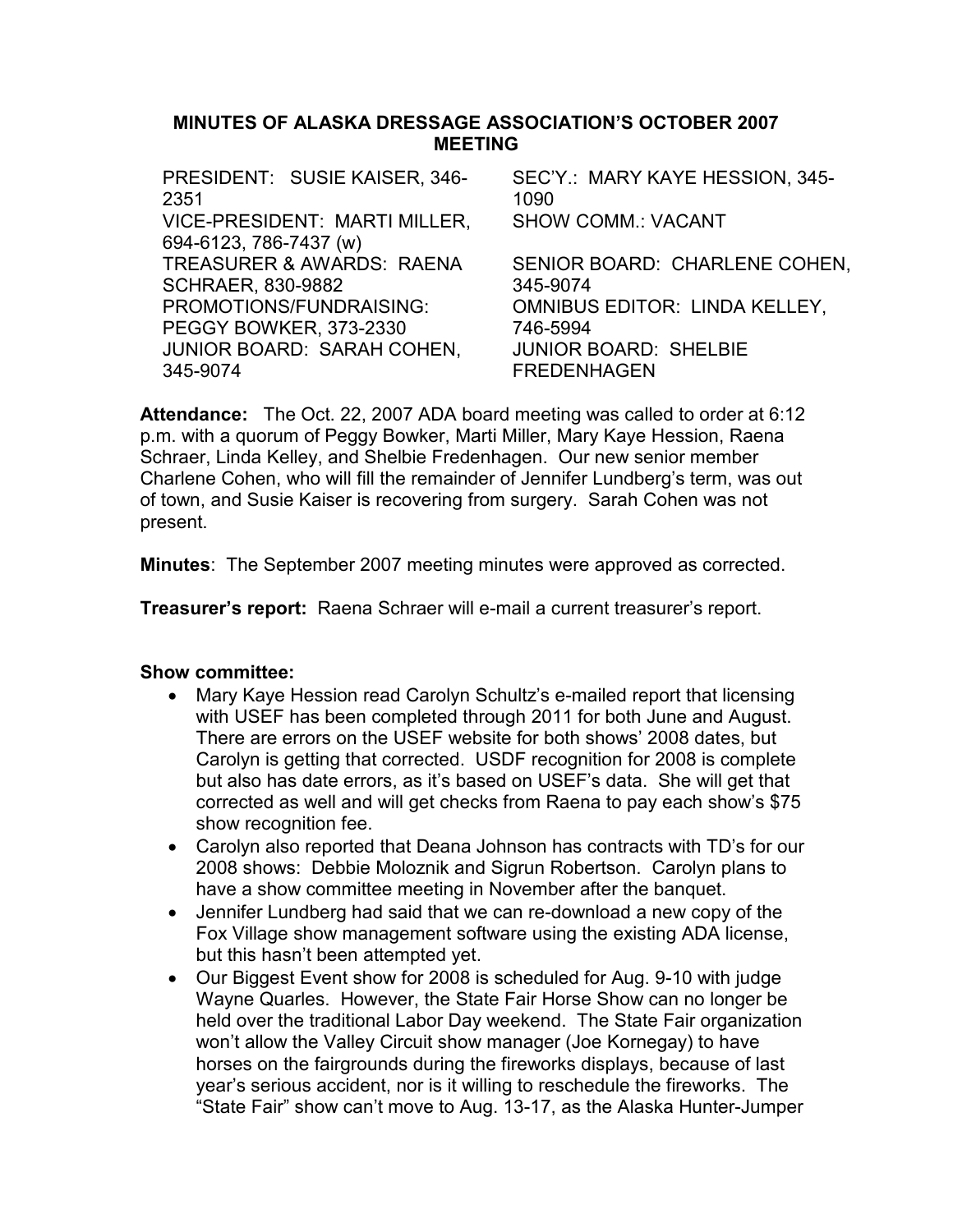Association show uses the fairgrounds during those dates, and the rodeo has Aug. 23-24. Could we help out by letting "State Fair" have our show dates and move our show to Aug. 23-24 or Aug. 29-30, assuming our 2008 judge is free for one of those weekends? Raena will find out through Carolyn whether the judge could reschedule; if so, Linda will suggest this idea to the Valley Circuit manager.

## Elections, awards, and banquet:

- Carolyn Shultz's report also said that ballots for this year's election are still coming in. She and her fellow nominating committee member Nancy Farris will count them and report the results at the banquet.
- Jennifer McLeod and Marti Miller finished computing this year's ADA awards winners (ASH's too). Marti will send the file to Mary Kaye to post on our website. Marti also finished printing the 60% award certificates.
- Peggy Bowker's awards order has arrived at a cost of \$980, with the help of Dressage Extensions' generous 15% discount.
- Raena reported that banquet arrangements are complete. Sarah Cohen and Shelbie Fredenhagen created the table centerpieces (they can be included in the auction or offered as door prizes after the banquet). Mary Kaye had received only about two dozen RSVP's so far, but that is normal at this stage. She planned to send out another e-mail reminder along with a request for silent auction items.

AHC/WCCEC news: We don't know if Susie Kaiser was able to purchase a kit building for a dressage office at Chamberlin. Meantime, Peggy made a field trip to Chamberlin to measure the dimensions of the judge's booth and is designing Plexiglas or other non-breakable side windows and a back door to keep the booth warmer and more windproof.

Next meeting: The meeting adjourned at 7:10 p.m. The next board meeting will be Monday, November 19 (earlier than our standard date) at 6 p.m. at Huffman.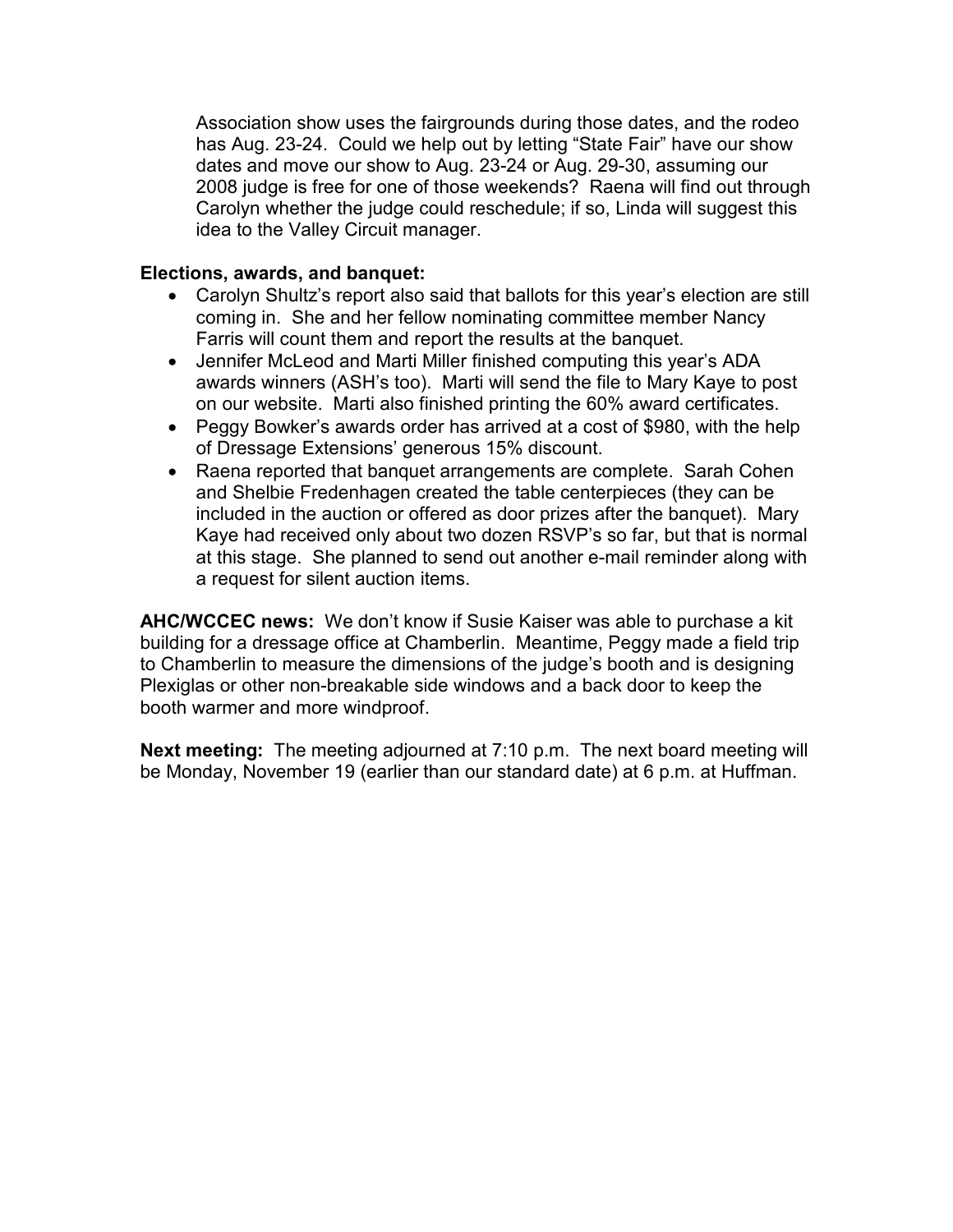## MINUTES OF ALASKA DRESSAGE ASSOCIATION'S SEPTEMBER 2007 MEETING

| PRESIDENT: SUSIE KAISER, 346-<br>2351 | SEC'Y.: MARY KAYE HESSION, 345-<br>1090 |
|---------------------------------------|-----------------------------------------|
| VICE-PRESIDENT: MARTI MILLER,         | <b>SHOW COMM.: VACANT</b>               |
| 694-6123, 786-7437 (w)                |                                         |
| TREASURER: RAENA SCHRAER,             | AWARDS: RAENA SCHRAER, 830-9882         |
| 830-9882                              |                                         |
| PROMOTIONS/FUNDRAISING:               | <b>OMNIBUS EDITOR: LINDA KELLEY,</b>    |
| <b>PEGGY BOWKER, 373-2330</b>         | 746-5994                                |
| <b>JUNIOR BOARD: SARAH COHEN,</b>     | <b>JUNIOR BOARD: SHELBIE</b>            |
| 345-9074                              | <b>FREDENHAGEN</b>                      |
|                                       |                                         |

Attendance: The Sept. 17, 2007 ADA board meeting was called to order at 6:10 p.m. with a quorum of Susie Kaiser, Peggy Bowker, Marti Miller, Mary Kaye Hession, and Raena Schraer. Jennifer Lundberg has moved Outside. Linda Kelley, Shelbie Fredenhagen, and Sarah Cohen were not present.

Minutes: The June 2007 meeting minutes were approved. (There were no July-August board meetings.)

**Treasurer's report:** Raena Schraer presented the treasurer's report showing current assets of \$17,331.22.

Membership outreach: Raena will get a \$50 gift certificate to thank Lynn Paterna for letting the board continue meeting at Huffman.

### Show committee:

- We need to transfer our Fox Village show management software from Jennifer Lundberg's computer.
- Raena passed on Carolyn Schultz's report that Lois Heyerdahl is confirmed to judge our June 2008 show and Wayne Quarles for August. Susie thought our 2008 TD's are scheduled too, but will check with Deana Johnson (who is doing well in her recovery from surgery).
- Our next USEF license application is due. We decided to move our August show to Aug. 8-9, 2009 (USEF's standard date rotation would have put it back to Aug. 1-2); Aug. 7-8, 2010; and Aug. 6-7, 2011. (We had decided on dates for our June shows at our last meeting.)

### Elections, awards, and banquet:

• Carolyn Shultz, who is part of this year's nominating committee, needs bios from this year's board candidates. She'll also need a set of mailing labels to send out ballots by Sept. 29. Raena will take charge of e-mailing the biographies to the membership. Raena and Mary Kaye need to get copies of Deana Johnson's e-mailing list so we don't have to rely on Deana to do all the mailouts.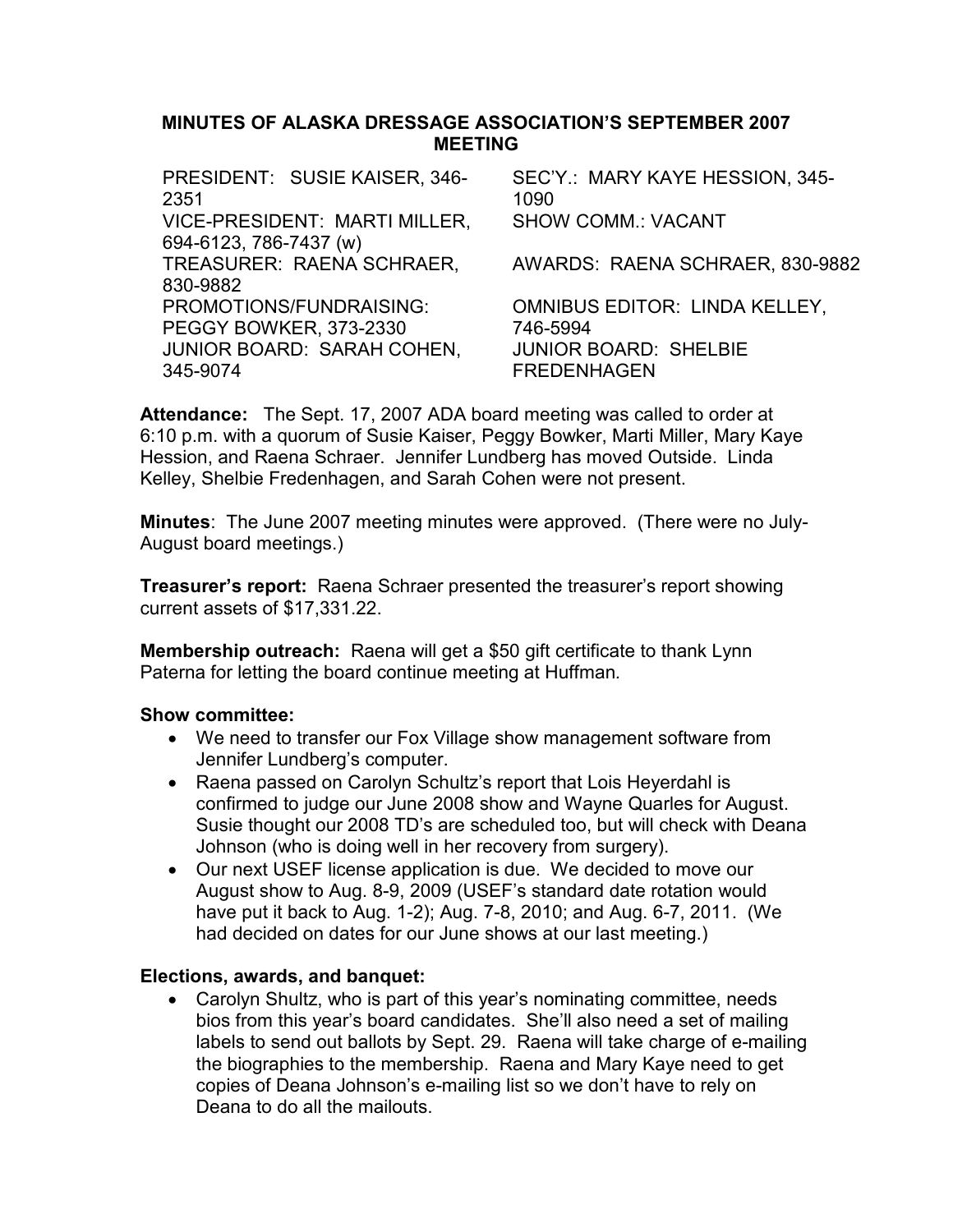- The board decided Charlene Cohen should be appointed to fill out the remainer of Jennifer Lundberg's term.
- Jennifer McLeod is out of town until next week but she and Marti Miller will then compute this year's award winners. (Show scores from August are not yet posted.) Susie asked that Jennifer and Marti compute scores for ASH awards at the same time.
- Marti will get our 60% award certificates printed at Kinko's as soon as she has the information to fill in. The board confirmed that we're awarding a Junior and Senior champion at Introductory Level this year, but no Prix Caprilli.
- Raena will compute how much money came in this year for the awards program. Peggy and Susie are authorized to spend \$1,000 to purchase awards.
- The banquet will be Friday, November 2 at O'Malley's on the Green, with cocktails at 6:30 p.m. and dinner at 7 p.m. We'll have our traditional silent auction to raise funds and will need items for it, plus a coordinator. Would Deana do this? Peggy volunteered to be the announcer.

AHC/WCCEC news: Susie Kaiser reported that we could buy a 10' x 16' or 10' x 20' kit building suitable for a dressage office at Chamberlin for about \$4,000 at SBS, but we'd need a contractor to prepare the foundation (the building must be removable if needed) and put it together. Susie and Marti Miller both know of possible contractors. Peggy Bowker questioned whether the contractor would need to be licensed, bonded, and insured. The board authorized Susie to recheck three buildings that may be available, then spend up to \$5,000 to buy one. Susie will also check whether the Anchorage Horse Council will share part of the expense.

Next meeting: The meeting adjourned at 7:45 p.m. The next board meeting will be Monday, October 22 at 6 p.m. at Huffman.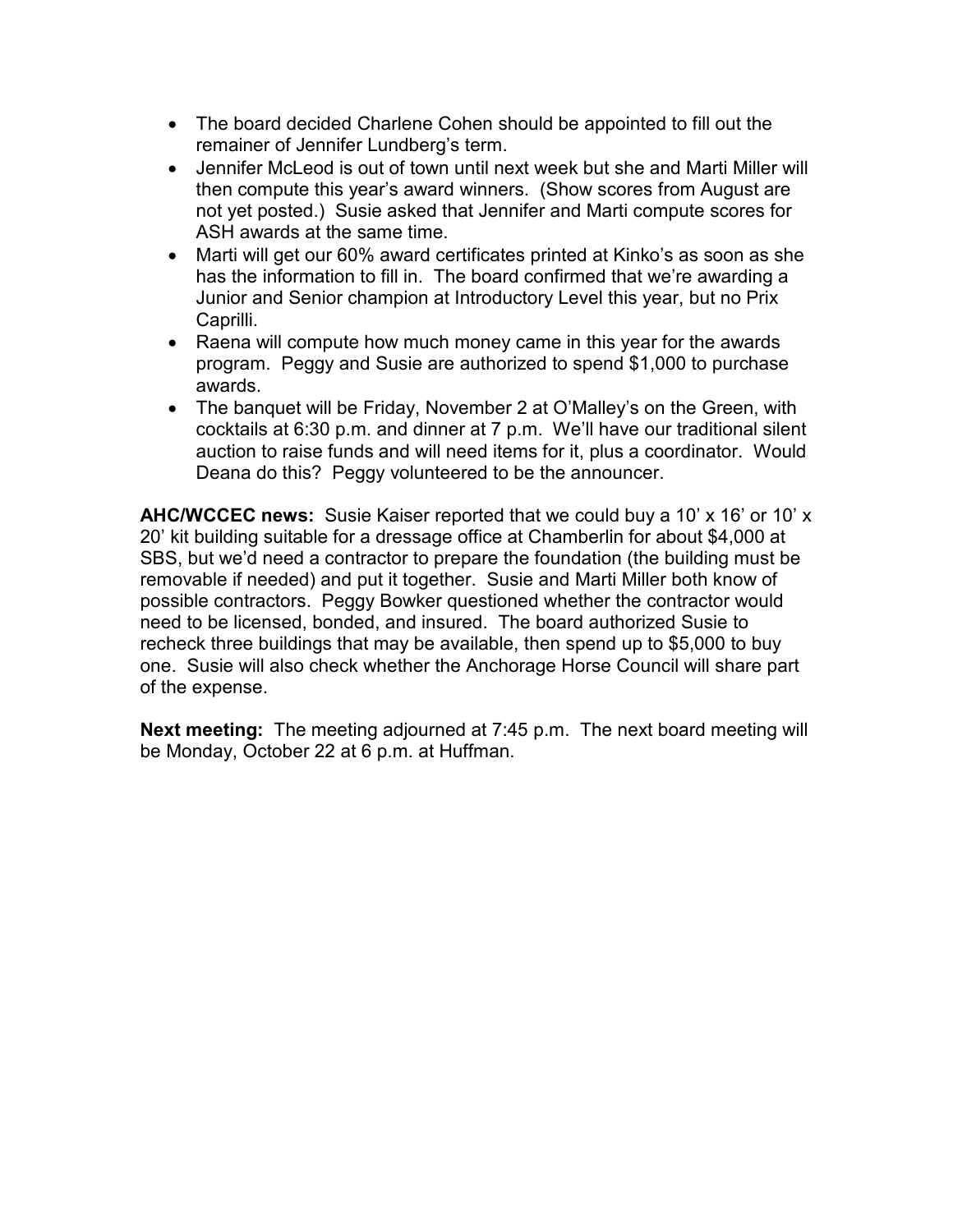## MINUTES OF ALASKA DRESSAGE ASSOCIATION'S JUNE 2007 MEETING

| SEC'Y.: MARY KAYE HESSION, 345-      |
|--------------------------------------|
| 1090                                 |
| SHOW COMM.: JENNIFER LUNDBERG,       |
| 301-2738                             |
| AWARDS: RAENA SCHRAER, 830-9882      |
|                                      |
| <b>OMNIBUS EDITOR: LINDA KELLEY,</b> |
| 746-5994                             |
| <b>JUNIOR BOARD: SHELBIE</b>         |
| <b>FREDENHAGEN</b>                   |
|                                      |

Attendance: The June 18, 2007 ADA board meeting was called to order at 6:12 p.m. with a quorum of Susie Kaiser, Peggy Bowker, Marti Miller, Mary Kaye Hession, Linda Kelley, Jennifer Lundberg, and Sarah Cohen. Carolyn Schultz also attended. Raena Schraer and Shelbie Fredenhagen were not present.

Minutes: The April 2007 meeting minutes were approved. (No May board meeting.)

**Treasurer's report:** Raena Schraer presented the treasurer's report showing current assets of \$16,006.49.

### Membership outreach:

- We plan to issue a July newsletter with show results to date, including Midsummer, and perhaps even Peggy Bowker's letter requesting sponsors. Jennifer Lundberg will work on the newsletter. Carolyn Schultz suggested we list and thank all of those donating food and effort toward the show dinners. We need thank-you's to our new show sponsors too; they are still coming in and could perhaps be listed in the newsletter also.
- ADA will give Lynn Paterna another gift certificate to thank her for continuing to let the board meet at Huffman this year.
- Annemarie Weiland won the Fence Emporium gift certificate.

- Carolyn Schultz reported we had 34 horse-rider combinations at Spring Festival, our highest attendance in years, and an excellent dinner. (Everything is ready for our August show, too.) The TD's report did fault the lack of wind protection for the show office and speakers located too close to the judge's box.
- Food service at Spring Festival was an issue. We should write to Annie Mabry and Mary Dodge, thanking them profusely for their past efforts, acknowledging that it's not cost-effective for them to provide food service at our small shows, and saying ADA will provide our own. Susie will talk to Lori about this, then Carolyn will shop around for alternatives: ready-made food, Costco rollups, sandwiches wrapped by Costco, Cafe Europa, etc.
- Linda Kelley said that all helpers are ready for dressage at Midsummer, including some new volunteers. ADA will supply tests and championship awards; the show management will provide ribbons. Linda will work with the show secretary and then send out ride times, building in some flexibility for those showing in both arenas. Results reporting could be a problem because of Linda's and Jennifer's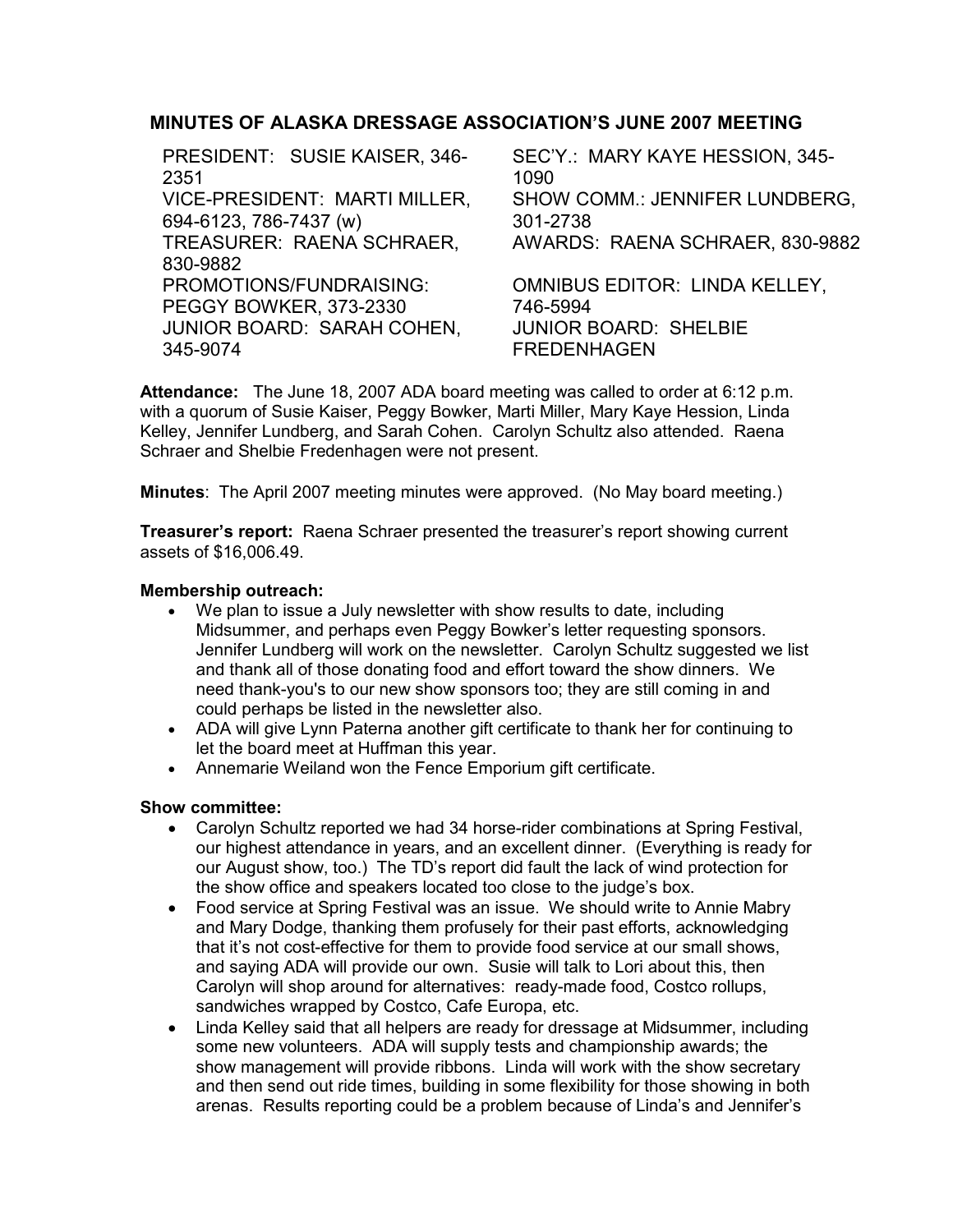overlapping vacations, but the report could go out July 2 or 3 if Midsummer's show software can't format the huge spreadsheet USEF requires (our Fox Village software can).

- The WCCEC annual show will be managed by Teresa Michels, with Teresa, Lori Carr, Lori Hackenberger, Kim Ross, Deana Johnson, and Susie Kaiser as the show committee. ADA volunteered to put on the dressage classes. The show was fined \$150 due to a misunderstanding: Teresa assumed ADA had applied for USDF recognition for the show when we'd actually only applied, and requested reimbursement for, ASH recognition. To avoid further miscommunication, Jennifer will draft a letter to the show manager, with a copy to "the Lori's," explaining exactly what ADA offers to do, listing what remains to be done, and asking who will do those other tasks. Susie will send the letter by email.
- Linda said there may dressage during State Fair next year before the main show, avoiding fireworks nights and incorporating musical rides.
- Carolyn urged us to be thinking of show secretaries for next year (after Jennifer's departure). Raena Schraer might be interested and perhaps Sue Banet, although her horse competes and the USEF rules might not allow this.
- Our USEF license renewal is due August 2. We decided we should license our June show as a one-day show and amend its name to Spring Festival I. Closer to show time, we will add a second show day, or a separate show designated Spring Festival II with a separate USEF fee, license number, and judge, if the Chamberlin and/or Valley show looks uncertain. We also need to change the 2009 Spring Festival show date: USEF's standard date rotation would have it fall on May 30 and we want it a week later. The 2010 and 2011 dates are fine, June 5 and 4 respectively. As for the August show, it needs to be kept at two days to allow time for our championships. (Do its 2009 dates work out?)

### AHC/WCCEC news:

- The arena blocks Susie ordered on a trial basis for Chamberlin proved unsuitable for our long planks. She found and ordered an alternative from Premier. SpanAlaska will ship them for far less than the original estimate and they'll be here before the Chamberlin show. We'll need a work party to remove the rotting 4x4 timbers and install the new blocks.
- Peggy will look into installing a door on the judge's box to block drafts.
- No news on our proposed dressage show office. Matt Carr will check Craigslist for relocatable buildings. The Anchorage Horse Council hopes to limit the purchase price to \$3,500.

#### Rule changes:

- We need to ponder what fine-tuning we want in ASH's Dressage Medal rule and submit our proposal to ASH by October.
- Jennifer urged us to change ASH rules to eliminate the concept of concurrent rides. Only about 50 shows nationwide still do this, and it's difficult to handle with our show software: the program wants to give each "ride" its own time slot.

Next meeting: The meeting adjourned at 8:20 p.m. No regular board meeting is scheduled for next month, but we'll need a work party before the Chamberlin show. Jennifer will let us know the date and time.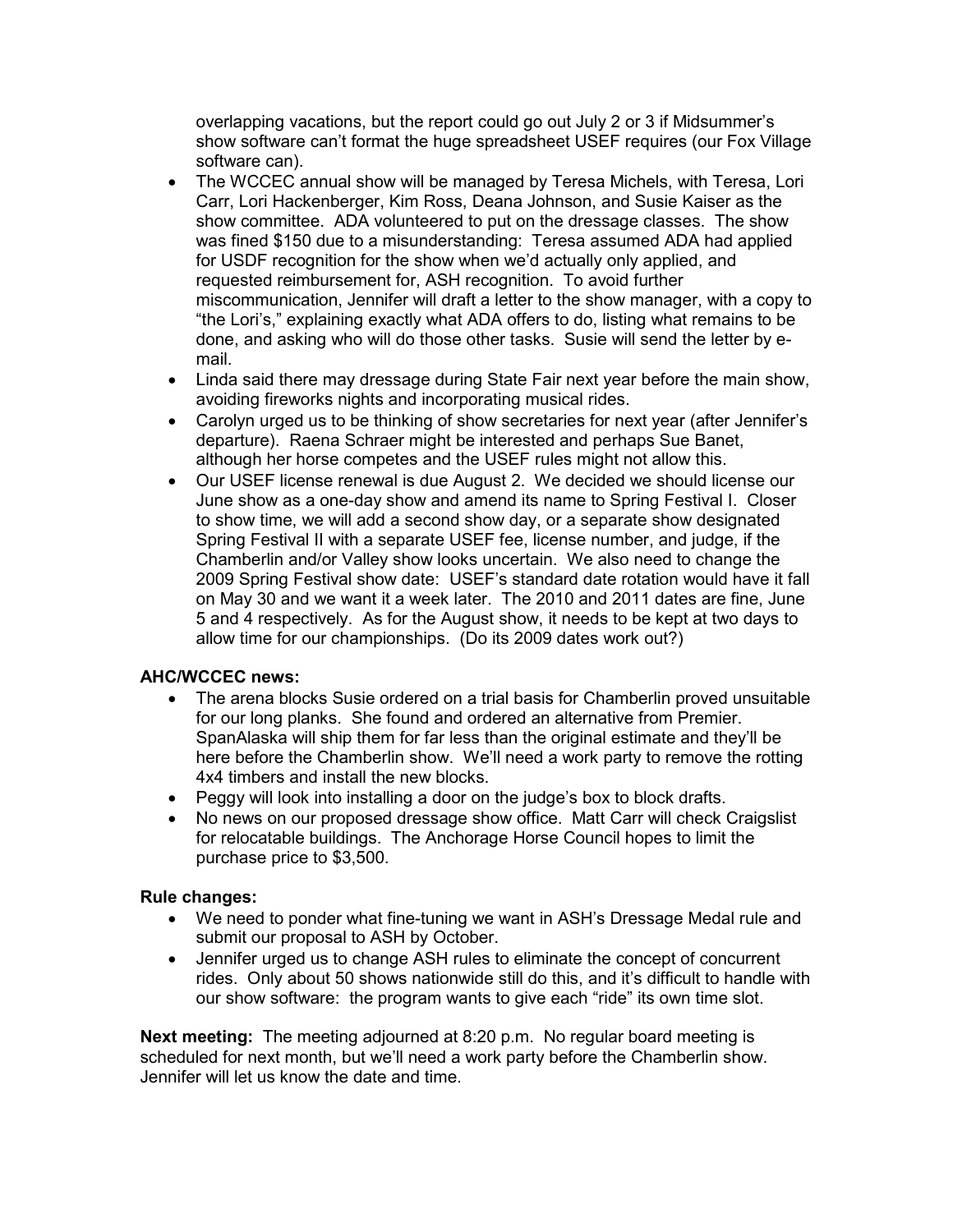# MINUTES OF ALASKA DRESSAGE ASSOCIATION'S APRIL 2007 MEETING

| PRESIDENT: SUSIE KAISER, 346- | SEC'Y.: MARY KAYE HESSION, 345-      |
|-------------------------------|--------------------------------------|
| 2351                          | 1090                                 |
| VICE-PRESIDENT: MARTI MILLER, | SHOW COMM.: JENNIFER LUNDBERG,       |
| 694-6123, 786-7437 (w)        | 301-2738                             |
| TREASURER: RAENA SCHRAER,     | AWARDS: RAENA SCHRAER, 830-9882      |
| 830-9882                      |                                      |
| PROMOTIONS/FUNDRAISING:       | <b>OMNIBUS EDITOR: LINDA KELLEY,</b> |
| PEGGY BOWKER, 373-2330        | 746-5994                             |
| JUNIOR BOARD: SARAH COHEN,    | <b>JUNIOR BOARD: SHELBIE</b>         |
| 345-9074                      | <b>FREDENHAGEN</b>                   |
|                               |                                      |

Attendance: The April 16, 2007 ADA board meeting was called to order at 6:23 p.m. with a quorum of Susie Kaiser, Peggy Bowker, Marti Miller, Mary Kaye Hession, Linda Kelley, and Sarah Cohen; Shelbie Fredenhagen arrived after her class. Deana Johnson also attended. Jennifer Lundberg was not present.

Minutes: The March 2007 meeting minutes were approved. Mary Kaye Hession will check whether we're due to file our biennial State of Alaska corporate report.

**Treasurer's report:** Raena Schraer and Deana Johnson had completed the treasurer's report but forgot to bring copies. They promised to circulate the report by e-mail.

## Membership outreach:

- Deana reported we're already up to 75 members!
- We plan to put out a newsletter issue after the schooling show, to provide results from that show and to remind everyone about the May 25 closing date for the Spring Festival show. Susie Kaiser will talk to Jennifer Lundberg about getting this information to newsletter editor Loretta Andress.
- We also need to feed ADA information to the Alaska Horse Journal. It could even include tidbits such as information on new dressage horses. Maybe we should just forward our newsletters to AHJ's Sandy Shacklett to use as she sees fit? Deana will add Sandy's name to the newsletter mailing list.
- We had 32 attendees at the spring meeting (including one very junior attendee).
- We may need another venue for our May 10 Anne Appleby lecture and dinner, which Anne is doing without any charge to ADA, as someone else already booked our favorite room at Gallo's.

- Our ribbon purchase for this year's shows totaled \$825.63; Susie Kaiser passed the invoice on to Raena. Susie also ordered show awards. She revealed only that they're "not glass."
- Deana reported that the show committee's work is going smoothly. Insurance coverage is being processed.
- People need to get their clinic signups in for the Betty Gosling clinic as well as the Anne Appleby clinic. Sue Kolstad will offer clinic sessions after the Chamberlin annual show, but at/through Sindorf (not an ADA clinic).
- We'll need a thank-you to sponsors as part of our Spring Festival show packets to reflect the latest list (e.g. Lori Hackenberger is now a gold sponsor).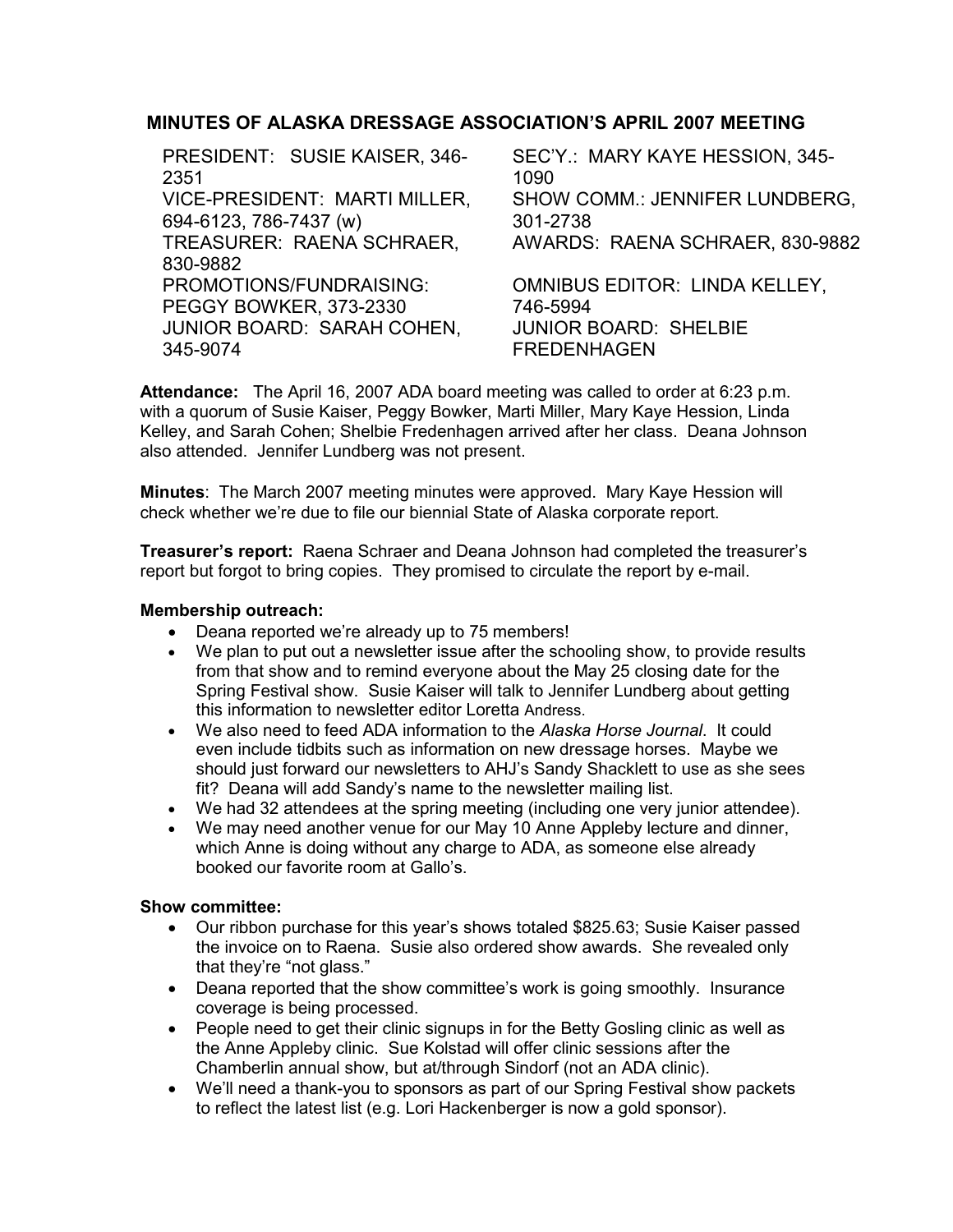• Would the Pony Club be willing to prepare goodie bags for our Spring Festival participants? And a basket for the judge? And flowers? We'll check with Jayne and Jori Dittmer.

### AHC/WCCEC news:

- Susie met with the Anchorage Horse Council's Lori Hackenberger, Lori Carr, Kim Ross, and Teresa Michels about the Chamberlin annual show. They reported that noted photographer Mary Phelps, whose work has appeared in Dressage Daily, will cover the show. The show will have plenty of beginner classes and no western, halter, or driving classes. Perhaps we could offer "exhibition" dressage classes (up to Training Level Test 3) to encourage new participants.
- All of the Anchorage Horse Council's schooling shows will be one-day shows, so we'll need to be flexible about riders whose hunter-jumper classes overlap with their dressage ride times. AHC does want to offer a judge's command class in the dressage arena and has changed the class order. We'll change our website posting to warn that class order is subject to change.
- The search continues for a relocatable building to use as an office at the Chamberlin dressage arena. The small buildings on King St. have been sold. SBS has a kit for under \$5,000, but we'd need someone to put it together. Susie will check back regarding a building on Lake Otis that supposedly has already sold. Or perhaps we could order a building from the fellow who builds Alaska barns? His price was about \$7,000 last year.
- The 4 x 4 timbers around the arena are rotting and will need replacing.
- We'll participate in the May 5 cleanup at Chamberlin, but will start early (9 a.m.) because we have a lot of rocks to remove from the dressage arena and warmup area. Bring stall forks, buckets, gloves, wheelbarrows, etc.

Next meeting: The meeting adjourned at 7:26 p.m. Our next meeting will be a work party to prepare for the Spring Festival show. It will be at Jennifer Lundberg's house (she'll e-mail directions) at 6 p.m. on May 30.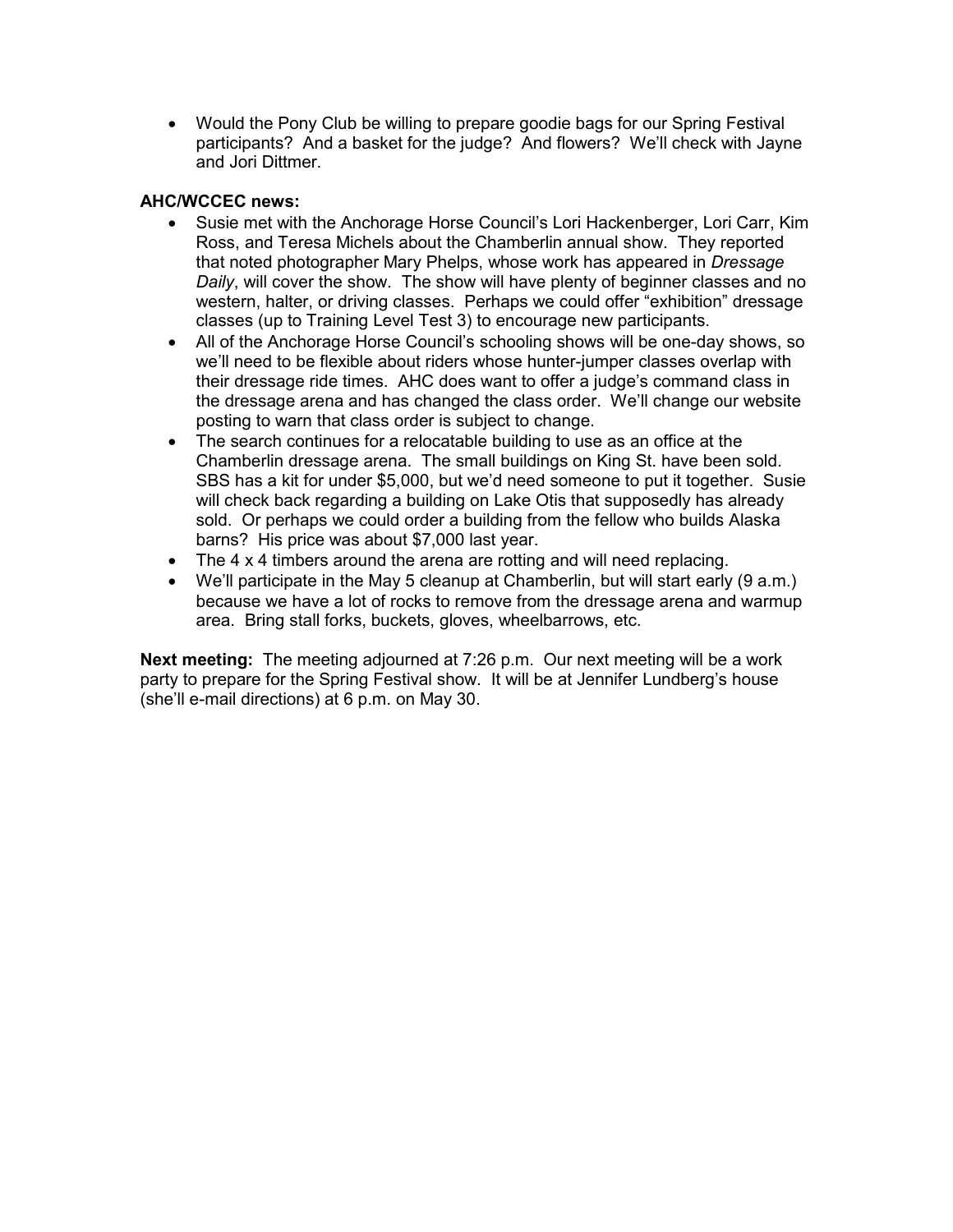### MINUTES OF ALASKA DRESSAGE ASSOCIATION'S MARCH 2007 MEETING

| PRESIDENT: SUSIE KAISER, 346-       | SEC'Y.: MARY KAYE HESSION, 345-       |
|-------------------------------------|---------------------------------------|
| 2351                                | 1090                                  |
| VICE-PRESIDENT: MARTI MILLER,       | <b>SHOW COMM.: JENNIFER LUNDBERG,</b> |
| 694-6123, 786-7437 (w)              | 301-2738                              |
| TREASURER: RAENA SCHRAER,           | AWARDS: RAENA SCHRAER, 830-9882       |
| 830-9882<br>PROMOTIONS/FUNDRAISING: | <b>OMNIBUS EDITOR: LINDA KELLEY,</b>  |
| PEGGY BOWKER, 373-2330              | 746-5994                              |
| JUNIOR BOARD: SARAH COHEN,          | <b>JUNIOR BOARD: SHELBIE</b>          |
| 345-9074                            | <b>FREDENHAGEN</b>                    |

Attendance: The March 26, 2007 ADA board meeting was called to order at 6:13 p.m. with a quorum of Susie Kaiser, Peggy Bowker, Marti Miller, Mary Kaye Hession, and Shelbie Fredenhagen. Jennifer Lundberg (home working on the spring meeting poster) and Linda Kelley (home working on the *Omnibus*) participated in part of the meeting by telephone. Raena Schraer was at a medical appointment and Sarah Cohen was traveling home after riding Outside. Carolyn Schultz also attended.

Minutes: The February 2007 meeting minutes were approved as corrected.

ASH Dressage Medal rule changes: Susie Kaiser will notify ASH's Sharon Sadlon that where our proposed rule change refers to counting all of the competitor's dressage scores, we mean in all ASH-recognized classes (thus not including Prix Caprilli, freestyle, etc.).

#### Show committee:

- Susie Kaiser inventoried our existing stock of ribbons and awards and ordered the rest we'll need for the 2007 show season.
- Peggy Peters knows our May judge/clinician, Anne Appleby, and will host her during Anne's stay. Hopefully Peggy will be able to accompany Anne during the clinic. Carolyn Schultz will organize clinic ride times. We'll need RSVP's by May 8 for the May 10 dinner lecture.
- Raena Schraer will be show manager for both of the licensed ADA shows.
- Carolyn announced there will be Saturday dinners at both shows for all participants and guests. Susie has color flyers advertising the dinners; they'll be inserted in the Omnibus. She'll also e-mail the file to Mary Kaye Hession for the ADA website.
- Peggy Bowker found a few more *Omnibus* sponsors by calling all of last year's sponsors/advertisers. If we get more sponsors after the Omnibus is printed, we can thank them via an insert in competitors' show packets.

Membership outreach: We're all set for our April 1 spring meeting; Dr. Julie Grohs will cover hoof balance and shoeing issues at 1 p.m. at Gallo's. The cost will be \$10. We'll also have horse show forms available. Jennifer Lundberg is finalizing the spring meeting poster and will e-mail it to all of us to post at barns and tack shops.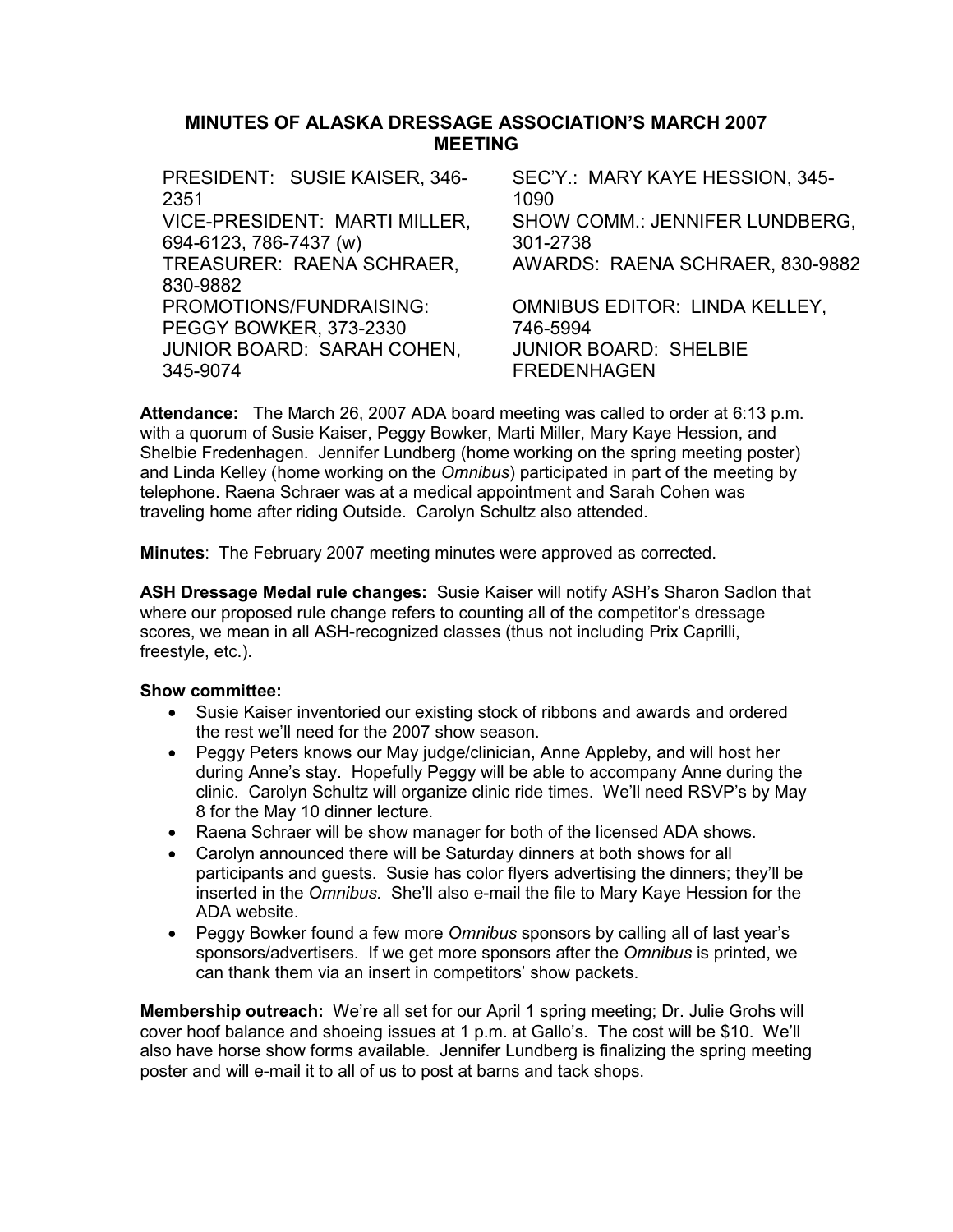### AHC liaison:

- Susie will order a pair of arena blocks (the bases that hold the dressage arena railings) for our approval. If we like them, she'll get a full set for the Chamberlin arena and be reimbursed by the Anchorage Horse Council (AHC).
- Susie reported that the AHC's show committee had not met and did not yet have a show manager or USDF license for the annual Chamberlin show. However, AHC has a judge (Sue Kolstad) and steward/TD (Sigrun Robertson) for the show. Dressage will tentatively be July 14. We'll list this dressage show on our website calendar with Susie Kaiser as the contact.
- Also, AHC has not yet organized its 2007 schooling shows. ADA can put on the May schooling show by ourselves if that becomes necessary. In the meantime, we'll put a dressage class list on our website (same as last year's list) for the May show and the schooling show that will tentatively be held July 28.
- Susie and Carolyn Schultz will ask to meet with AHC's Lori Hackenberger, Lori Carr, and Debbie Erickson to help get things rolling.

Next meeting: The meeting adjourned at 7:24 p.m. Our next meeting will be earlier than usual in case we need extra lead time to organize the May show. It will be Monday, April 16 at 6 p.m. at Huffman.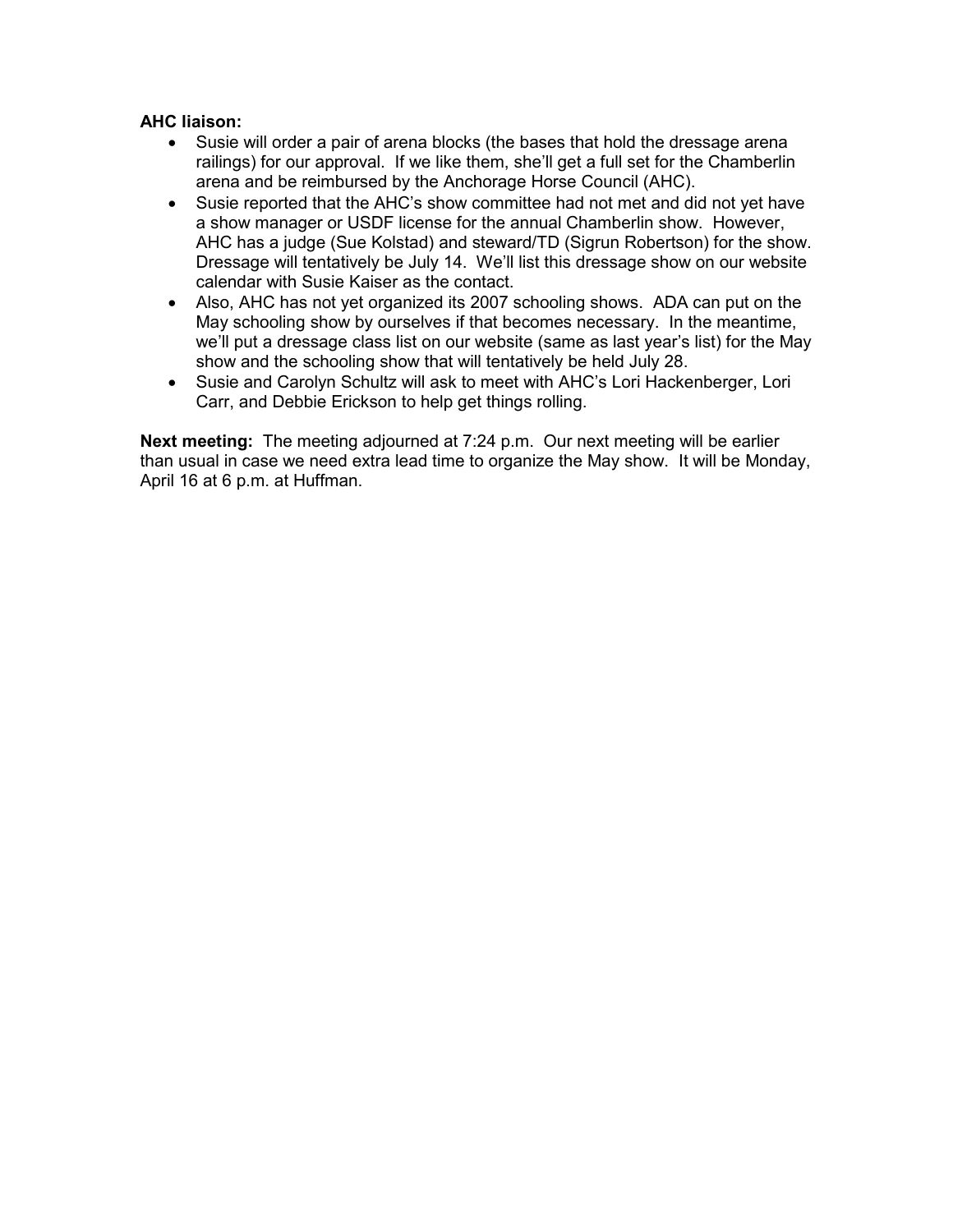## MINUTES OF ALASKA DRESSAGE ASSOCIATION'S FEBRUARY 2007 MEETING

| PRESIDENT: SUSIE KAISER, 346- | SEC'Y.: MARY KAYE HESSION, 345-      |
|-------------------------------|--------------------------------------|
| 2351                          | 1090                                 |
| VICE-PRESIDENT: MARTI MILLER, | SHOW COMM.: JENNIFER LUNDBERG,       |
| 694-6123, 786-7437 (w)        | 301-2738                             |
| TREASURER: RAENA SCHRAER,     | AWARDS: RAENA SCHRAER, 830-9882      |
| 830-9882                      |                                      |
| PROMOTIONS/FUNDRAISING:       | <b>OMNIBUS EDITOR: LINDA KELLEY,</b> |
| PEGGY BOWKER, 373-2330        | 746-5994                             |
| JUNIOR BOARD: SARAH COHEN,    | <b>JUNIOR BOARD: SHELBIE</b>         |
| 345-9074                      | <b>FREDENHAGEN</b>                   |
|                               |                                      |

Attendance: The February 26, 2006 ADA board meeting was called to order at 6:30 p.m. with a quorum of Susie Kaiser, Peggy Bowker, Marti Miller, Linda Kelley, Mary Kaye Hession, Sarah Cohen, and Shelbie Fredenhagen. Raena Schraer and Jennifer Lundberg could not attend.

Minutes: The January 2007 meeting minutes were approved.

**Treasurer's report:** Raena Schraer was out of town but had emailed a treasury summary showing current assets of \$13,624.78. However, that did not include checks Susie Kaiser had just written: \$100 to the Anchorage Horse Council, which we think zeroes out our 2006 arena rentals; \$500 to the AHC for a deposit toward 2007 rentals; and \$150 for ASH show recognition.

ASH Dressage Medal rule changes: Linda Kelley forwarded our immediate rule change recommendation (to count 100% of the competitor's scores, not just the top 80%), to ASH dressage representative Sharon Sadlon. ASH received it but questioned the need to make the change, as "it wouldn't have changed last year's results." Linda emphasized we knew that, but we still feel it is essential to clarify how the results are calculated. She will check with Sharon on the status of our proposal. We can then begin work on the rest of our recommendations.

- Susie Kaiser reported that Carolyn Schultz will be back in town tonight. She will check with Carolyn to set up the next show committee meeting.
- We need to inventory our ribbons and awards (stored at the Chamberlin Center) so we can order the additional stock we need for 2007.
- We will recommend that the Anchorage Horse Council schooling shows offer dressage classes in May and July rather than May and June.
- Linda Kelley posed a number of questions that had arisen as she updated last year's Omnibus for 2007. Among others, the board decided on our "late post entry fees" and that if a show is cancelled (e.g. due to bad weather), refund requests will need to be filed within 10 days rather than 30.
- If anyone finds potential Omnibus advertisers, we should work with those advertisers directly to get their copy to Linda by mid-March.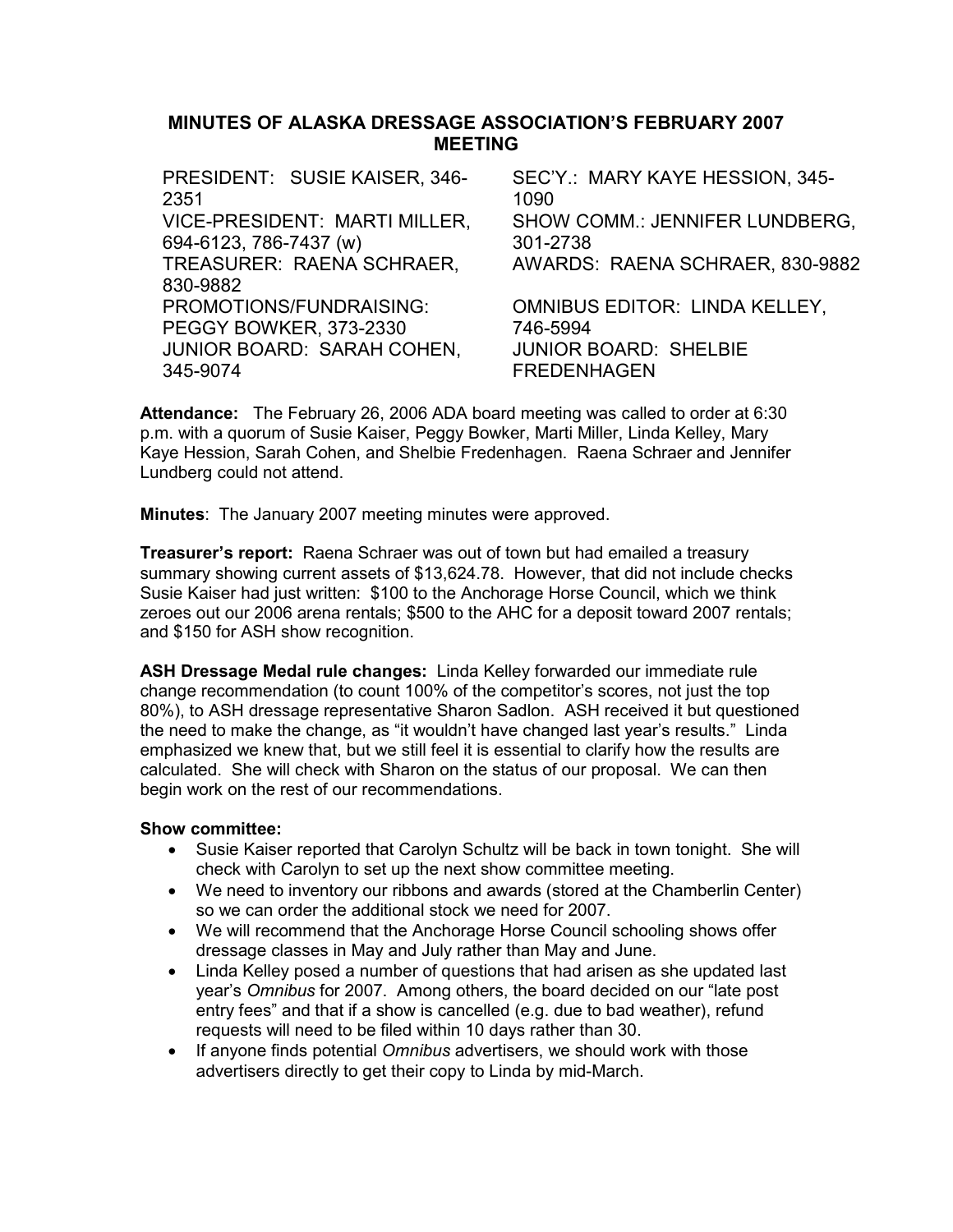- Deana Johnson will be our clinic coordinator. We'll charge \$110 for the May and June clinics.
- Mary Kaye Hession will come up with an address to RSVP for our Anne Appleby lecture at Gallo's, or Susie Kaiser is willing to serve as the contact point.

### Membership outreach:

- The February newsletter has gone out. The next issue will need to advertise the spring meeting, whose details are yet to be determined.
- Peggy Bowker has signed copies of our fundraising letter ready for any of us to send out to potential donors. She needs the full list of last year's sponsors (only 2007 sponsors are on our website now).

AHC news: Susie Kaiser met with the Anchorage Horse Council's Lori Hackenberger and Lori Carr and reported the following:

- Proposition 8 (for a long-term lease of Ruth Arcand Park to the Anchorage Horse Council and Rainbow Connection) will be on the Anchorage ballot on April 3.
- The AHC doesn't have a show manager yet. Susie suggested the Kornegays might be willing to do it. If not, we'll need to help AHC find a manager.
- They agree with us that the big trailer by the dressage arena is unattractive, leaky, and not suitable as a show office. It was originally donated to the AHC, but AHC spent \$5,000 to move it. (Anita Reeder may buy it as a construction trailer, which would help in cost recovery.) AHC is willing to spend another \$3,000 to \$5,000 on a suitable relocatable building to replace it. The search resumes.
- They agree that the dressage arena blocks (the bollards that support the plastic planks) need replacing. Susie's research showed that the blocks are still available at \$20 each; the "Lori's" authorized her to go ahead with the purchase.

Next meeting: The meeting adjourned at 8:05 p.m. Our next meeting will be Monday, March 26 at 6 p.m. at Huffman.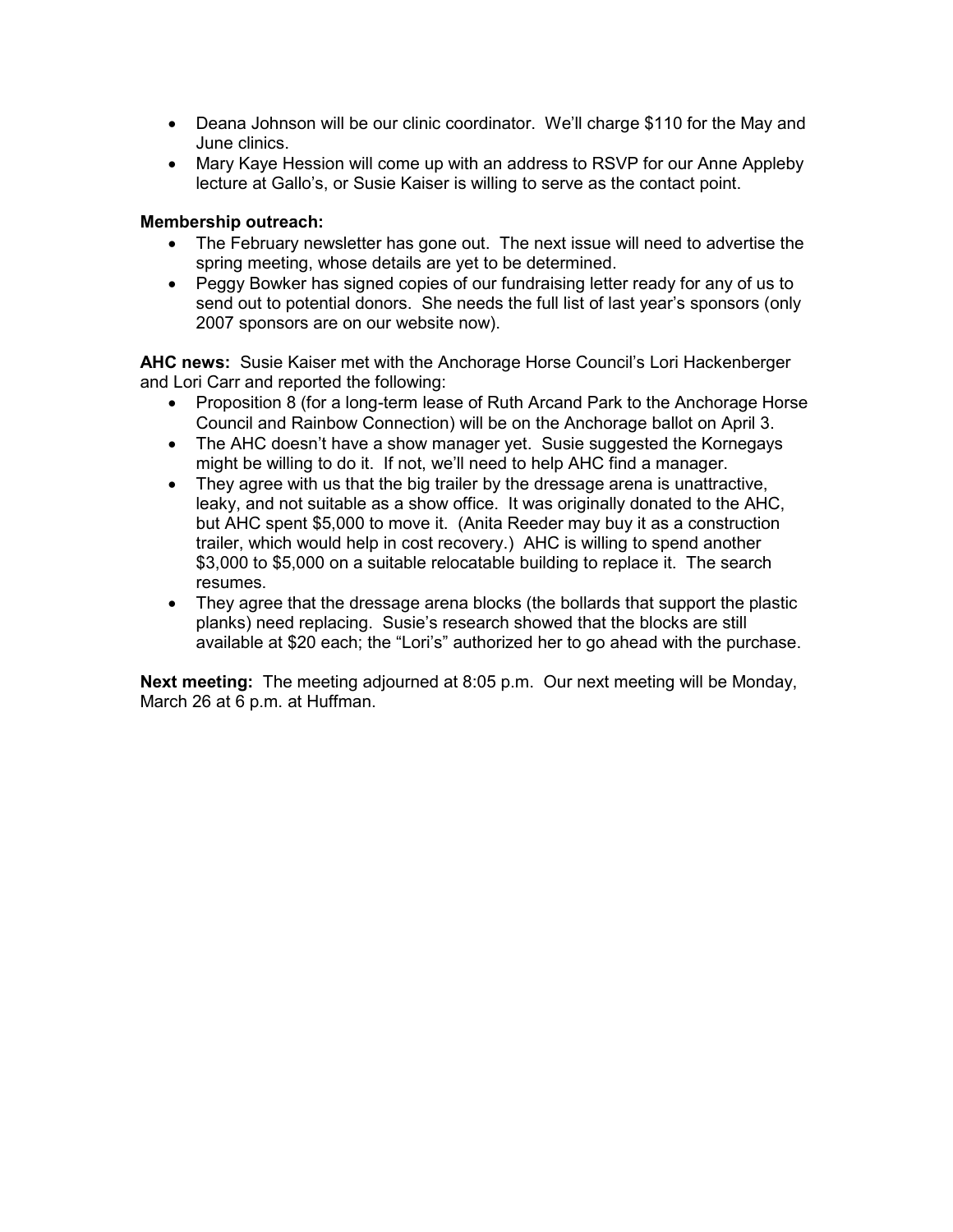## MINUTES OF ALASKA DRESSAGE ASSOCIATION'S JANUARY 2007 MEETING

| PRESIDENT: SUSIE KAISER, 346- | SEC'Y.: MARY KAYE HESSION, 345-       |
|-------------------------------|---------------------------------------|
| 2351                          | 1090                                  |
| VICE-PRESIDENT: MARTI MILLER, | <b>SHOW COMM.: JENNIFER LUNDBERG,</b> |
| 694-6123, 786-7437 (w)        | 301-2738                              |
| TREASURER: RAENA SCHRAER,     | AWARDS: RAENA SCHRAER, 830-9882       |
| 830-9882                      |                                       |
| PROMOTIONS/FUNDRAISING:       | <b>OMNIBUS EDITOR: LINDA KELLEY,</b>  |
| PEGGY BOWKER, 373-2330        | 746-5994                              |
| JUNIOR BOARD: SARAH COHEN,    | <b>JUNIOR BOARD: SHELBIE</b>          |
| 345-9074                      | <b>FREDENHAGEN</b>                    |
|                               |                                       |

Attendance: The January 22, 2006 ADA board meeting was called to order at 6:20 p.m. with a quorum of Susie Kaiser, Jennifer Lundberg, Marti Miller, Linda Kelley, Sarah Cohen, and Shelbie Fredenhagen. Carolyn Schultz was also present. Peggy Bowker, Raena Schraer, and Mary Kaye Hession could not attend.

Minutes: The November 2006 meeting minutes were approved as corrected.

- Carolyn Schultz reported that the show committee met on Dec. 16.
- Jennifer Lundberg hoped to confirm that Carrie McLain could be our judge and clinician for the May schooling show. However, Carrie had a schedule conflict for that weekend. Jennifer then contacted Anne Appleby (now an "r" judge), who is 99% certain she can accept.
- On Thursday, May 10, ADA will host a buffet at Gallo's on Old Seward at which our judge and clinician will focus on the new dressage tests. The event will be open to everyone, advertised with ASH and the Alaska Horse Journal, and costs will be kept down. On Friday we'll offer standard clinic or ride-a-test sessions. The Margaret Adams Memorial Schooling Show is Saturday, May 12.
- Wayne Quarles has confirmed to judge our August 9-10, 2008 show. Deana will try to get Debbie Meloznik and Diane Stanley for our 2008 TD's. Brent Hicks was mentioned for our other judge but he is only an "r"; perhaps we could use him for our May 2008 schooling show—people liked him at Midsummer 2006. Michael Osinski, an "R," is another possibility for 2008.
- Deana was to talk to Lori Hackenberger about ADA's role in the Chamberlin annual show. We'll offer to manage the whole dressage part; if the judge and TD haven't been hired yet, we can help out; we've noticed that the show's licensed dates (July 14-17) don't appear to be correct. We will also recommend that there be dressage classes at the May and June schooling shows only. Deana is out of state now and we don't know if she has talked to Lori yet. We need to follow up right away.
- Omnibus changes: The tentative start time will go to 8 a.m., and we'll accept late entries only if times have not yet been assigned and with a late fee of \$20 per class. If ride times have already been assigned, no late entries will be accepted. We'll define post entries too: the entry was timely but the rider now wishes to add a different class, if a ride time is available (e.g. because of a scratch).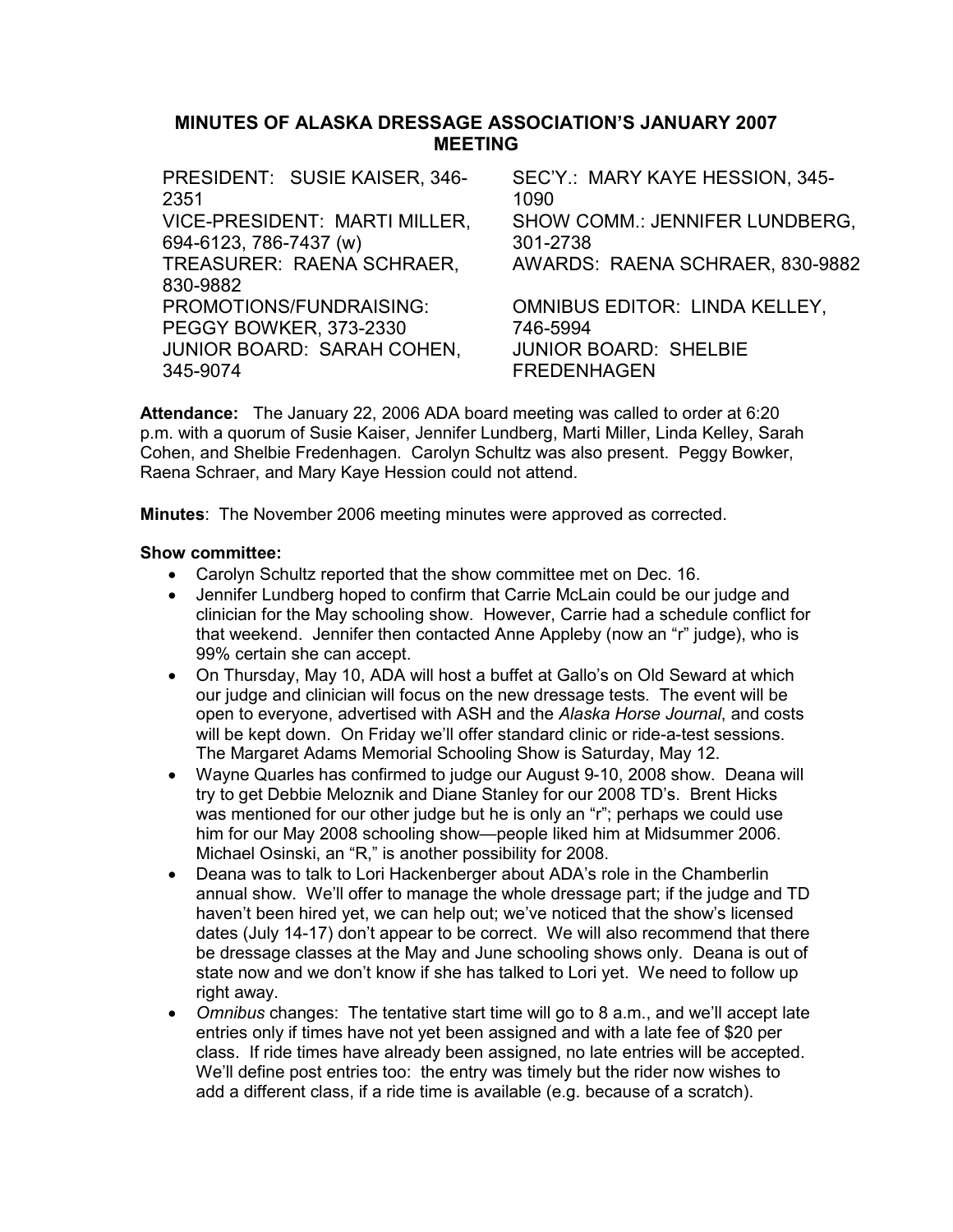- Linda was told by the Kornegays there will be two days of dressage at Midsummer, June 23-24. The Kornegays have a TD; Linda gave them Alistair Buchanin's name for a judge. They'll provide ribbons and the Dover medal; we'll update the class list and provide scribes and other volunteer assistance as we did last year. There will be inexpensive "exhibition" classes as in 2006. (The Kornegays would welcome demonstration rides, too—even vaulting or reining.) ADA provided dressage show championships last year and Susie suggested we could probably cover them this year too with awards we already have.
- Will Prix Caprilli be dropped? With two of last year's shows running only one day (which will be true for the Chamberlin annual show again this year), and with Prix Caprilli counting against the three-class-per-day limit, riders didn't have room for any "extra" classes and entries were low. Linda Kelley recommended we offer Prix Caprilli and see how it goes—she plans to enter! The Show Committee will reconsider the issue.
- Do we need definitions for "junior" and "senior" (for show high-point awards)? Amateur, junior, and young rider are defined; those who no longer qualify as juniors are seniors.
- ADA's show dates are June 2-3 and August 11-12. Colony Days (no dressage) is May 25-28, Midsummer is June 21-24 with dressage the last two days, and State Fair (no dressage) is August 30-Sept. 2.
- We need to make contact with Lori Hackenberger before the next Show Committee meeting. Linda anticipates she could have a draft of the Omnibus ready by then. The meeting was set for Sunday, Feb. 18 at 9 a.m. at Jennifer's house.

Newsletter: Jennifer volunteered to do the newsletter for February to congratulate the 2006 award winners, thank the old board, welcome the new board, announce this year's show dates, announce our spring meeting (April), and tell people about the May schooling show. She'll ask for help if she needs it.

ASH Dressage Medal: The board revisited the controversy over calculating the ASH Dressage Medal winner (counting 100% of the person's scores vs. 80% of the scores). ASH has asked us for our recommendation. Linda said the process is simply to submit the recommendation in writing, with our reasoning, to the full ASH Board rather than to ASH dressage representative Sharon Sadlon. The most urgent matter is to ensure that 100% of the scores are counted, not just the top 80%. Linda felt a bigger issue is that the median should be computed for each horse and then averaged, so that each horse's scores (no matter how many) count equally. But Carolyn pointed out that someone who has two good dressage horses, but is then asked to ride a greener horse too, might be reluctant to do so for fear of ruining her average. Perhaps the rider should nominate which horses' scores they want included? Susie explained that the original idea had been based on the ASH Hunter Seat Medal, whose finalists are required to switch horses—that's why the ASH Dressage Medal requires rides on two different horses. She opposed requiring the rider to nominate or designate horses in advance. Why exclude a competitor who doesn't get a chance to ride a second horse until the last show? She felt that the competitor should ride one horse at one level, the other(s) at a different level. Otherwise someone can ride their top horse at two different levels, then hop on another horse for two rides, doing the bare minimum to qualify. The consensus was that there are too many different ways to interpret the rule—each of the three 2006 competitors computed her score by a different process. A committee of Linda, Marti,